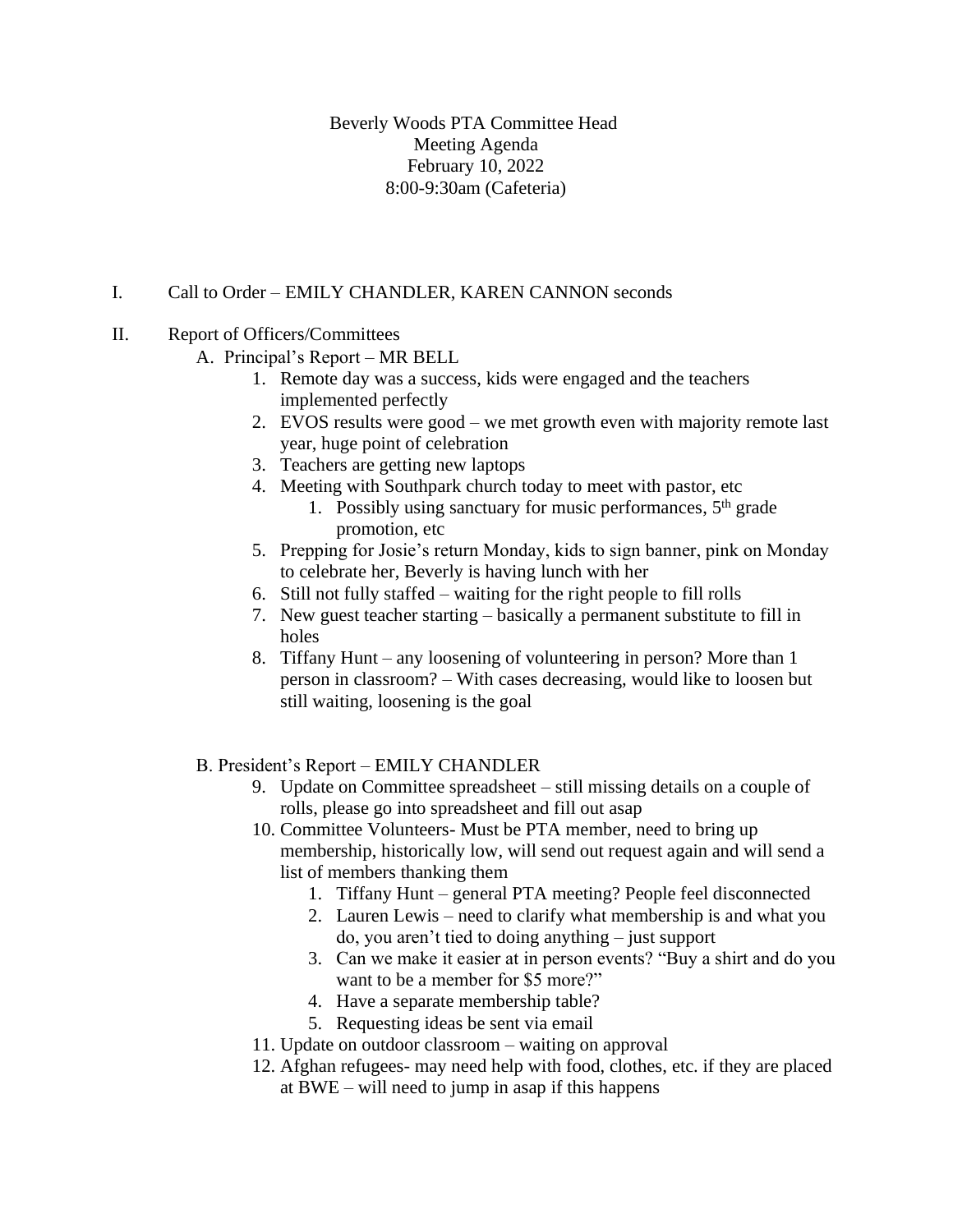- 13. Southpark Church partnership- working with Mr. Bell to establish partnership, long term relationship for any and everything needed, helping get our children involved in community service
- C. Treasurer's Report HILLARY ROGERS
	- 1. Dining Night Out- Greco Fresh Grille- confirm for March, big success for far this year, budget was only \$300 and we are already at \$800, Harper's and The Lodge coming up
	- 2. Spring Online Auction communication went out to school, starting to collect donations
	- 3. Book Fair Maria Hogan: trying to schedule for the week before spring break (April  $4<sup>th</sup>$ )
- D. VP of Events Report MEGAN HOGAN
	- 1. Coffee Cart- Move to 2/24- Southpark Church is doing "Random Acts of Kindess" Day on 2/17 and bringing Tiff's Treats for staff
	- 2. Beautification- confirm date for Spring clean up day and mulch (Quinn Nash)
	- 3. Chess Club update tremendous response, 70+ kids in program, split into 2 days to accommodate, Charlotte chess club divides into group, teaches and then lets kids play, think about adding additional days in the fall
	- 4. Boys' Day planning-Bowling 3/20, Robin Bookmiller: orking with Spare Time in Pineville, estimating 300 people divided by age group, off campus we will follow their covid protocols
	- 5. Girls' Night planning- "Light up the Night" Glow Party 3/26, Hope Hart face tatoos, glow sticks, black lights, will split up, working with the Y to use Airnasium, use trash cans and tables from school, DJ and dancing with games, more details to come
	- 6. Science Fair- Lisa Wilfong: tentatively scheduling for beginning of May, working on a modified version, maybe just do grades 3-5?, don't want to add to teachers responsibilities, maybe no voting this year and just do a science celebration where kids present, etc but no judges, reaching out to other schools to see if they have held one this year, doing it during specials will be the easiest way to implement per Mr. Bell
	- 7. Hope Hart can we implement a parent social next year? Parents to meet other parents for PTA members only, gives incentive to join
- E. Advocacy Report
	- 1. Food Drive 2/14-2/18- "Bucket-filling Bears"
		- 1. Anna Lucke volunteers to help to take off room parents and teachers, communication went out, already have had a good response, pizza parties to raffle off at end
	- 2. Spring Project update Anna Lucke: working on nursing home project, make cards for residence, art crafts to decorate halls and music program to perform outside
	- 3. Inclusion Week Mr Bell: last week of February/first week of March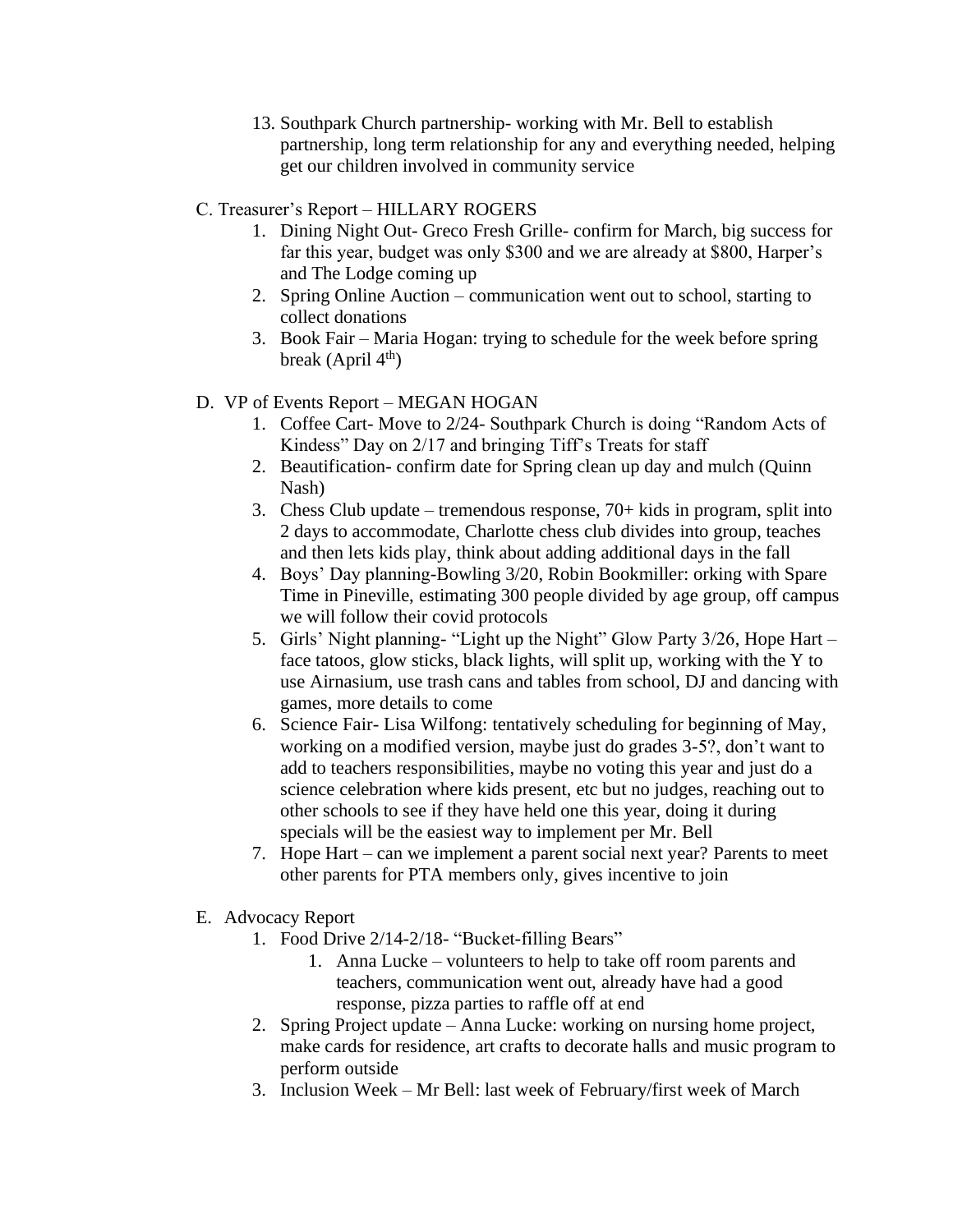### F. Nominating – HEATHER NALLS

- 1. Update for 2022-2023- Commitments/ nominations
- 2. Need to start filling rolls for next year, if you have suggestions, please send their info to Heather
- 3. Let board liaison know if you want to stay in current roll

#### III. Updates/ New Business

- Tiffany Hunt open feedback, parents are feeling disconnected, room parents feeling overwhelmed with asks from teachers and PTA, financially parents are feeling tapped out, we need to be more mindful of how we ask for donations, I think we are going to burn out all the parents that have many years
	- o Spring auction communication spurred on this feeling
	- o Baskets need to be grade level
	- o We are asking for donations
	- o Need to connect the room parents per grade Elizabeth Stallings

### IV. Calendar

|                | <b>PTA Committee Heads</b>                    |                        |             |
|----------------|-----------------------------------------------|------------------------|-------------|
| 2/10/2022      | Meeting - Cafeteria                           | <b>PTA</b>             | 8:00-9:15AM |
|                |                                               |                        | 7:15-7:45am |
| 2/14-2/18/22   | <b>Filling Buckets Food Drive</b>             | <b>BWE Cares</b>       | each day    |
|                | Coffee/Snack Day for                          |                        |             |
| 2/24/2022      | <b>Teachers</b>                               | <b>PTA Hospitality</b> |             |
| 2/28-3/4/2022  | <b>Inclusion Week</b>                         | <b>PTA</b> Inclusion   |             |
| <b>MARCH:</b>  |                                               |                        |             |
|                | PTA Board Meeting - PTA                       |                        |             |
| 3/3/2022       | Trailer                                       | <b>PTA Board</b>       | 7:45-9:00AM |
| 3/9/2021       | <b>Early Release Day</b>                      |                        |             |
|                | <b>BWE Spirit Night Charlotte</b>             |                        |             |
| 3/12/2022      | <b>Checkers Hockey Game</b>                   | <b>PTA Treasurer</b>   |             |
|                | <b>Online Auction/ Raffle</b>                 |                        |             |
| 3/18-3/20/2022 | Dates?                                        | <b>PTA Fundraising</b> |             |
| 3/16/2021      | Dining Night Out- The Lodge PTA Family Nights |                        |             |
|                | Coffee/Snack Day for                          |                        |             |
| 3/17/2022      | <b>Teachers</b>                               | <b>PTA Hospitality</b> |             |
| 3/20/2022      | Boys' Day/Night                               | PTA Boys' Night        |             |